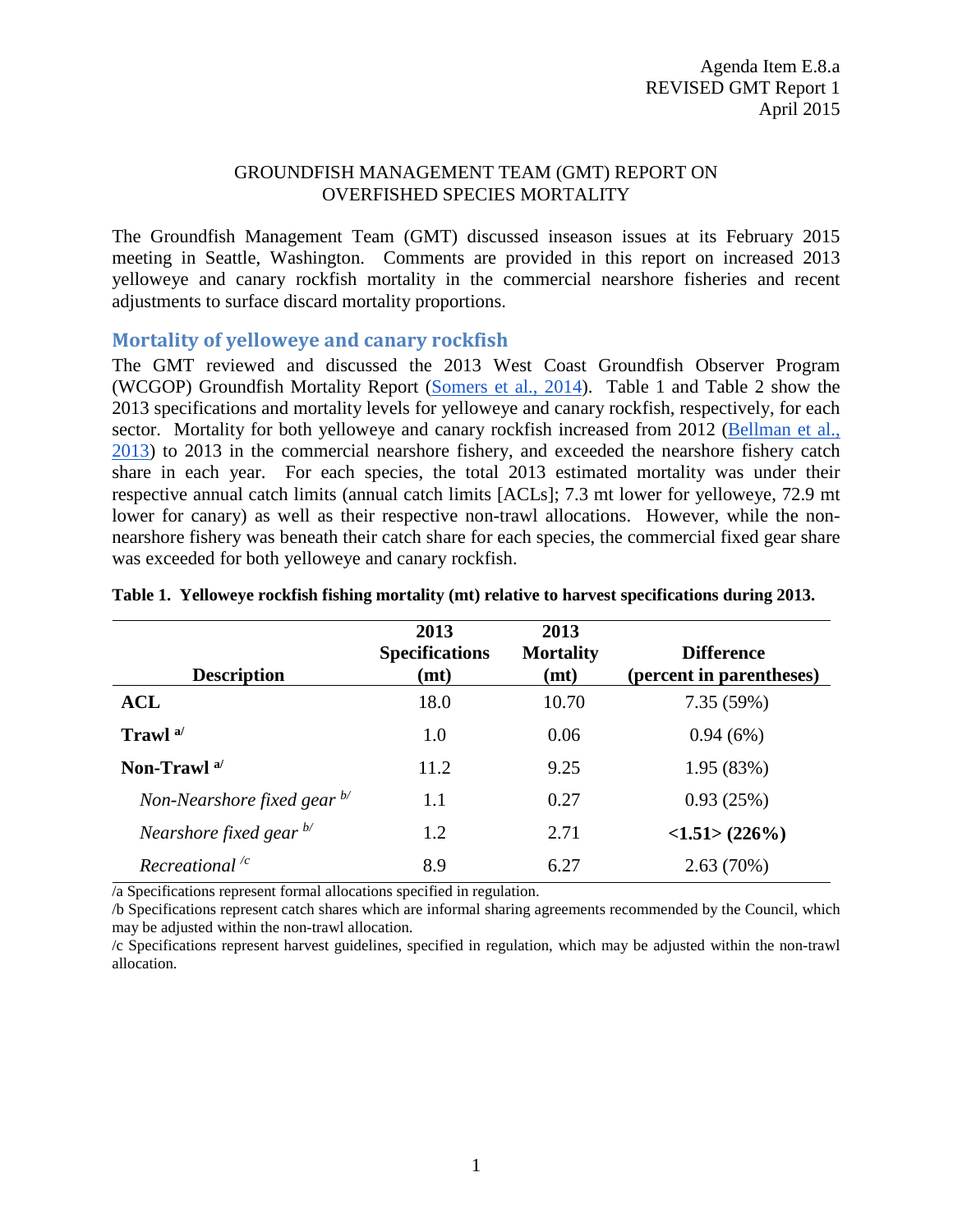| <b>Description</b>                     | 2013<br><b>Specifications</b><br>(mt) | 2013<br><b>Mortality</b><br>(mt) | <b>Difference</b><br>(percent in parentheses) |
|----------------------------------------|---------------------------------------|----------------------------------|-----------------------------------------------|
| <b>ACL</b>                             | 116                                   | 43.11                            | 72.89 (37%)                                   |
| Trawl <sup>a/</sup>                    | 52.5                                  | 10.86                            | 41.64 (21%)                                   |
| Non-Trawl <sup>a/</sup>                | 46.0                                  | 27.84                            | $18.16(61\%)$                                 |
| Non-Nearshore fixed gear $\frac{b}{c}$ | 3.5                                   | 1.00                             | 2.50(29%)                                     |
| Nearshore fixed gear $^{b'}$           | 6.2                                   | 10.50                            | <4.3>(169%)                                   |
| Recreational $\frac{1}{c}$             | 36.3                                  | 16.34                            | 19.96 (45%)                                   |

<span id="page-1-0"></span>**Table 2. Canary rockfish fishing mortality (mt) relative to harvest specifications during 2013.**

/a Specifications represent formal allocations specified in regulation.

/b Specifications represent catch shares which are informal sharing agreements recommended by the Council, which may be adjusted within the non-trawl allocation.

/c Specifications represent harvest guidelines, specified in regulation, which may be adjusted within the non-trawl allocation.

### **Recent Adjustments to Commercial Surface Discard Mortality Percentages by WCGOP**

WCGOP adjusted the surface discard mortality percentages in 2013 (Somers et al., 2014) relative to previous years (e.g., Bellman et al, 2013). The GMT understands that these adjustments were made because of oversights and/or miscommunication during the previous years. The adjusted percentages for most of the rockfish species increased or remained the same within depth intervals (see examples in [Table 3\)](#page-2-0). For example, the mortality of yelloweye rockfish discarded at 10, 20, and > 20 fathoms was reported as 32 percent, 56 percent, and 100 percent in 2013, but was shown as 10 percent, 50 percent, and 100 percent in previous groundfish mortality reports. In some cases, the mortalities shown were lower during 2013 than during previous years (e.g., China rockfish at 11–20 fathoms). The complete list of surface mortality percentages for the commercial nearshore fishery can be found in Somers et al. (2014; Table A-2) for 2013 and in Tables 12a and 12b in Bellman et al. (2013) for 2012 and earlier years.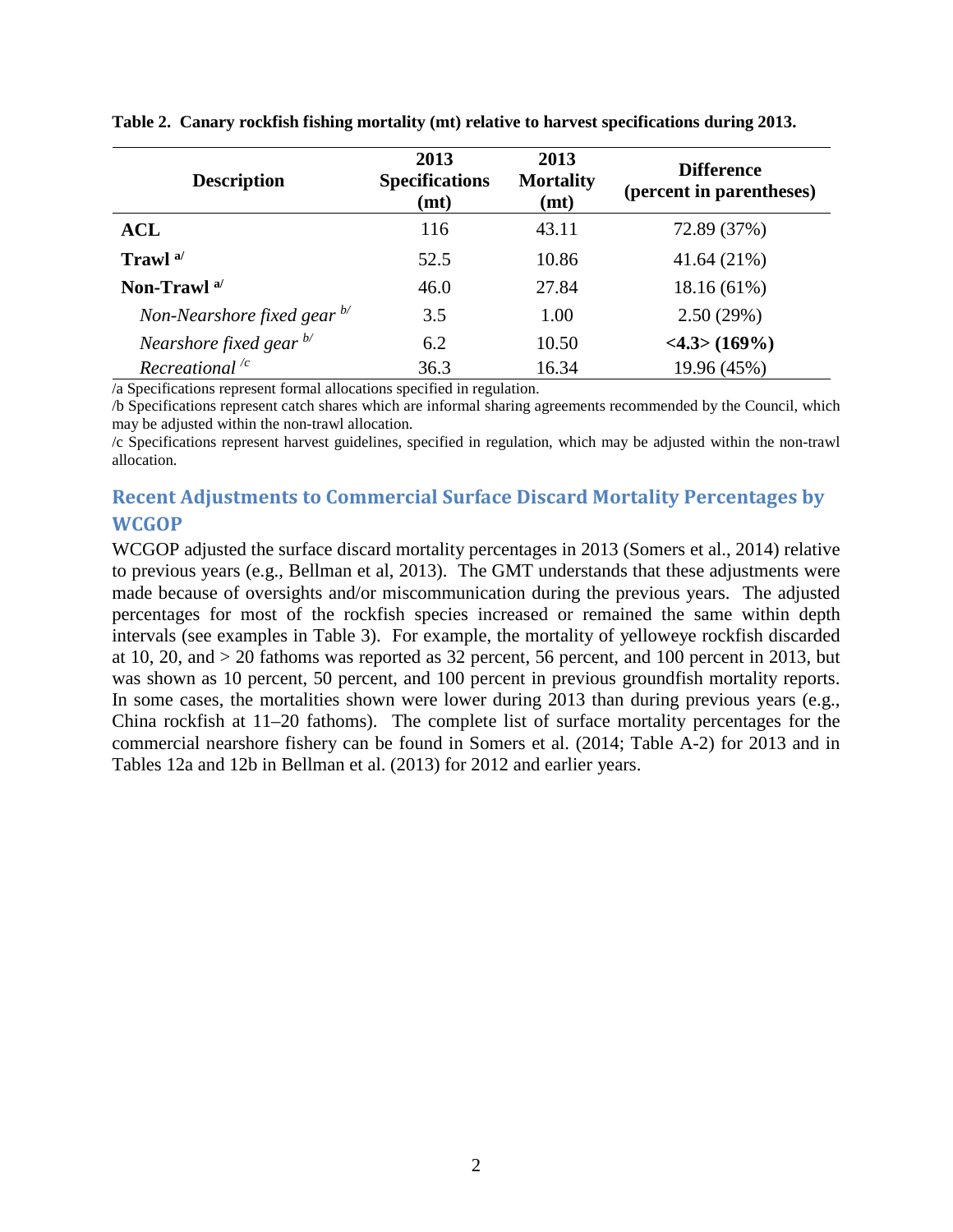<span id="page-2-0"></span>**Table 3 Excerpts of discard mortality percentages shown in West Coast Groundfish Mortality Reports for the nearshore fixed gear fishery in 2013 (Somers et al., 2014) and prior to 2013 (e.g., 2012; Bellman et al., 2013).**

|                    |                | <b>Surface Mortality</b><br>(percentage) Prior to 2013 |            | <b>Surface Mortality</b><br>(percentage) in 2013 |             |           |  |
|--------------------|----------------|--------------------------------------------------------|------------|--------------------------------------------------|-------------|-----------|--|
| <b>Species</b>     | $0 - 10$<br>fm | $11 - 20$<br>fm                                        | > 20<br>fm | $0 - 10$<br>fm                                   | 11-20<br>fm | >20<br>fm |  |
| Yelloweye rockfish | 10%            | 50%                                                    | 100%       | 32%                                              | 56%         | 100%      |  |
| Canary rockfish    | 10%            | 55%                                                    | 100%       | 32%                                              | 54%         | 100%      |  |
| Blue rockfish      | 10%            | 60%                                                    | 100%       | 29%                                              | 49%         | 100%      |  |
| China rockfish     | 10%            | 50%                                                    | 100%       | 24%                                              | 48%         | 100%      |  |
| Quillback rockfish | 10%            | 40%                                                    | 100\%      | 24%                                              | 48%         | 100%      |  |

# **Reasons for Increased Mortality of Yelloweye and Canary Rockfish in the Nearshore Fishery**

The increase in mortality of yelloweye and canary rockfish between the 2012 (Bellman et al., 2013) and 2013 (Somers et al., 2014) mortality reports may partly be caused by the adjusted discard mortalities percentages for some depth categories. However, there are other reasons that may contribute to the increase in mortality. Those include:

- The shoreward non-trawl rockfish conservation area (RCA) was shifted from 20 fathoms to 30 fathoms off Oregon beginning in 2013. This RCA adjustment may have resulted in some shift of effort from the shallower depths (e.g., where the assumed discard mortality is 40–60 percent for rockfishes; [Table 3\)](#page-2-0) to the deeper depth strata (i.e., 21–30 fathoms), where the assumed mortality is 100 percent for most rockfishes).
- The abundance for both species is expected to increase as they rebuild (Wallace, 2011; Taylor, 2011), which may lead to higher encounter rates. The rate of recovery is probably faster than projected by assessments and rebuilding plans, because catch estimates of overfished species have typically been lower than the ACL (e.g., Bellman et al., 2013; Somers et al., 2014).
- Discard ratios and fishing effort change within each depth strata annually, depending on weather, fish abundance, price, and other factors. Effort and discard ratios can be found in WCGOP discard mortality reports (e.g., Table 11 in Somers et al., 2014).
- Observer coverage rates may be low enough that high annual variability is introduced simply by the sample size.

## **Impacts to the Overfished Species Projection Models Used by the GMT**

The adjustments made to the discard mortality rates by WCGOP will have no effect on the GMT's projection model that predicts overfished species mortality by the commercial nearshore fishery. The discard mortality rates used by the GMT's nearshore projection model for the 2015- 2016 Harvest Specifications and Management Measures Final Environmental Impact Statement (FEIS) are the same as those shown in Somers et al. (2014).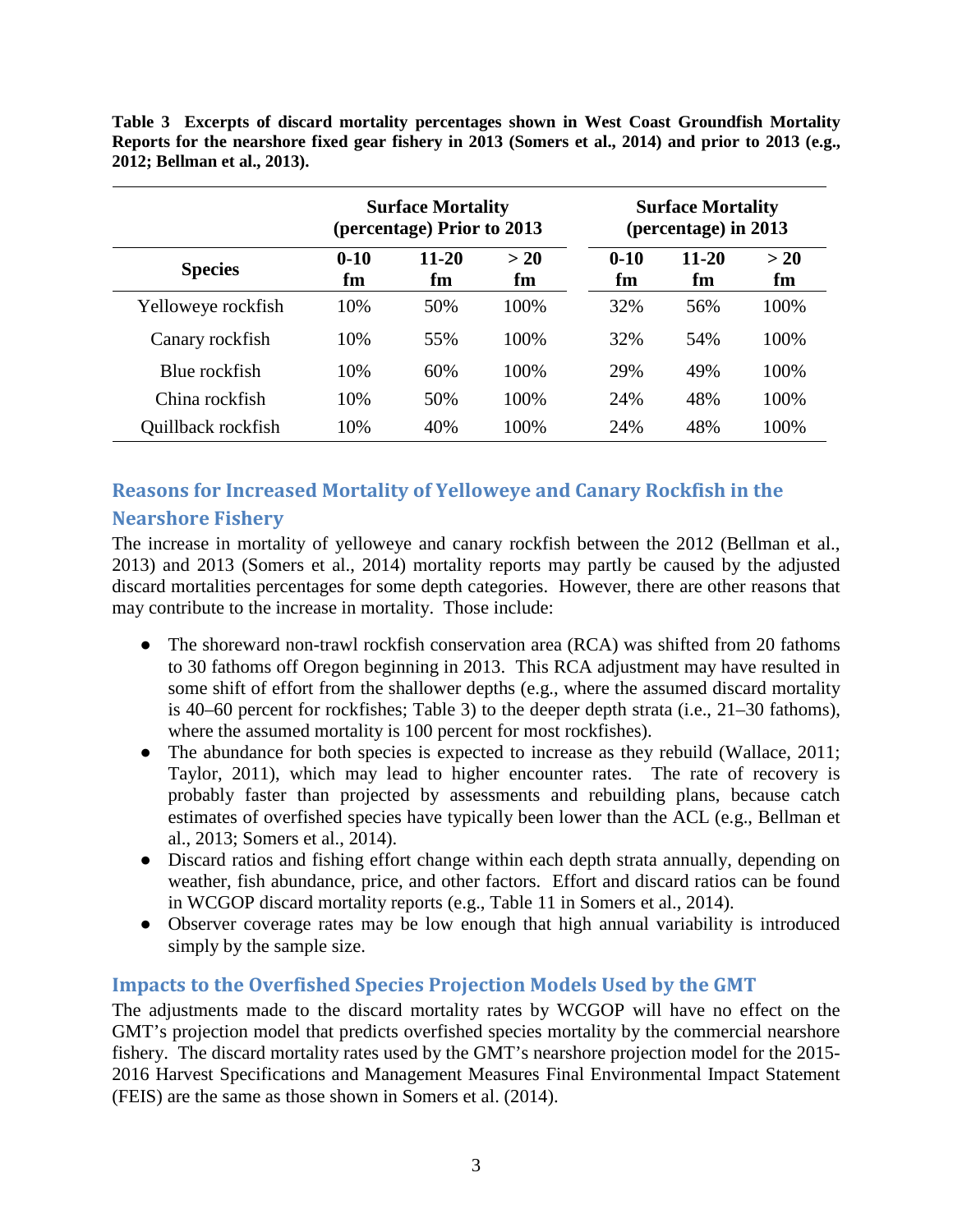### **Effect of the Discard Mortality Adjustments to Annual Mortality Reports**

Although the historical WCGOP reports posted online will remain unchanged, a WCGOP database used by the GMT (2002-2013 multi-year database) now includes the adjusted discard mortalities shown in Somers et al. (2014). [Table 4](#page-3-0) provides a comparison of yelloweye and canary mortalities shown in the published WCGOP groundfish mortality reports (e.g., Bellman et al., 2013) and the adjusted mortalities queried from the WCGOP multi-year database. The values are equal between the 2013 report (Somers et al., 2014) and the 2013 multi-year database, because both applied the adjusted discard mortality rates. The relative magnitude of increase was generally higher for yelloweye rockfish than for canary rockfish. Increased mortality using the adjusted rates was highest for 2008 and 2012 (yelloweye) and 2011 (canary).

|      |                                                                 | <b>Yelloweye Rockfish</b>                                                    | <b>Canary Rockfish</b>                                  |                                                                              |  |  |  |
|------|-----------------------------------------------------------------|------------------------------------------------------------------------------|---------------------------------------------------------|------------------------------------------------------------------------------|--|--|--|
| Year | Original<br><b>Mortality (mt)</b><br>in WCGOP<br><b>Reports</b> | <b>Adjusted</b><br>Mortality (mt) in<br><b>WCGOP Multi-</b><br>vear Database | Original<br>Mortality(mt)<br>in WCGOP<br><b>Reports</b> | <b>Adjusted</b><br>Mortality (mt) in<br><b>WCGOP Multi-</b><br>vear Database |  |  |  |
| 2013 | 2.71                                                            | 2.71                                                                         | 10.5                                                    | 10.5                                                                         |  |  |  |
| 2012 | 1.79                                                            | 2.2                                                                          | 7.23                                                    | 7.44                                                                         |  |  |  |
| 2011 | 0.76                                                            | 0.9                                                                          | 15.49                                                   | 17.12                                                                        |  |  |  |
| 2010 | 0.10                                                            | 0.15                                                                         | 5.90                                                    | 6.57                                                                         |  |  |  |
| 2009 | 0.50                                                            | 0.54                                                                         | 3.50                                                    | 3.85                                                                         |  |  |  |
| 2008 | 1.90                                                            | 2.73                                                                         | 2.20                                                    | 2.58                                                                         |  |  |  |

<span id="page-3-0"></span>**Table 4**. **Effect of the adjusted WCGOP discard mortality rates for yelloweye and canary rockfish in the nearshore fishery (2008 - 2012). Mortality data (mt) are from WCGOP groundfish mortality reports (e.g., Bellman et al., 2013; original mortality) and the WCGOP multi-year database (adjusted mortality).**

## **Annual Variability of Encounters with Yelloweye and Canary Rockfish by Sector**

Each fishing sector shows some annual variability in catches for various species. This was displayed for yelloweye rockfish in the 2015-2016 FEIS (see Appendix B, Table B-20). [Table 5](#page-4-0) shows a summary of mortalities for yelloweye and canary rockfish over the past six years by sector. These mortalities were taken from the WCGOP groundfish mortality reports, and do not include the adjusted discard mortality rates. Variability in annual catches can be attributed to numerous factors, as described above.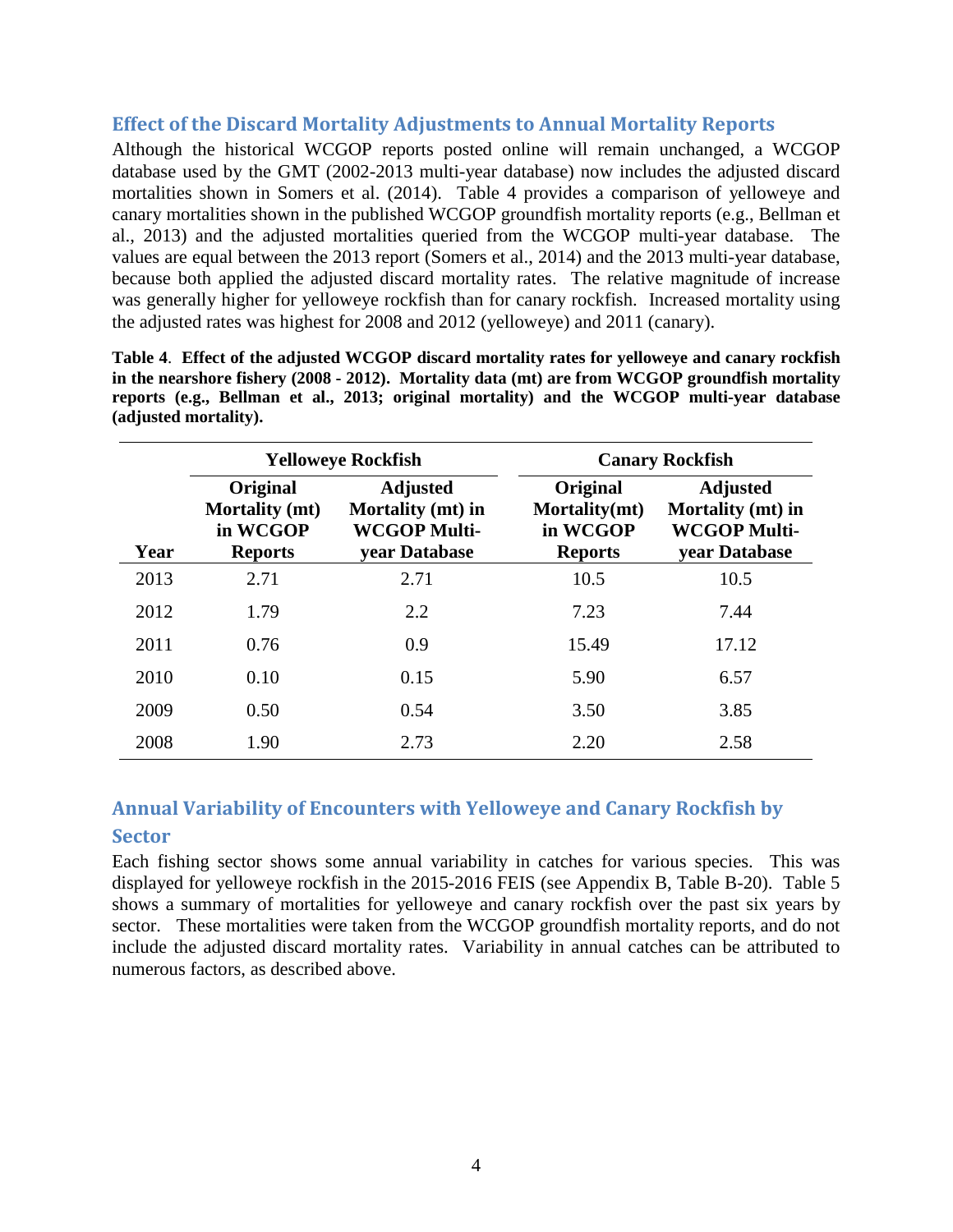<span id="page-4-0"></span>**Table 5. Annual mortalities for yelloweye and canary rockfish by sector (mt). Data are from WCGOP groundfish mortality reports. Adjustments for discard mortality for the nearshore fishery (see above) or for use of descending devices in the recreational fishery are not included. Set-asides are not shown.**

| <b>Sector</b>    | 2007 | 2008 | 2009 | 2010 | 2011 | 2012 | 2013 |
|------------------|------|------|------|------|------|------|------|
| Nearshore        |      |      | 0.5  |      | 0.8  |      | 76   |
| Non-nearshore    |      |      | 1.3  | 0.3  | 0.3  | 0.3  | 0.3  |
| Recreational     | 8.9  | 5.9  | 8.4  | 6.2  | 6.3  | 8.1  | 6.2  |
| Non-Tribal Trawl |      | 0.1  |      |      | 0.06 | 0.03 |      |

#### **Yelloweye rockfish**

#### **Canary rockfish**

| <b>Sector</b>    | 2007 | 2008 | 2009 | 2010 | 2011 | 2012            | 2013 |
|------------------|------|------|------|------|------|-----------------|------|
| Nearshore        |      |      | 3.5  | 5.9  | .5.5 | $\overline{ }$  | 10.5 |
| Non-nearshore    |      |      | 0.3  | 0.0  |      |                 |      |
| Recreational     | 8.3  | 5.1  | 18.9 | 18.1 | 19.8 | 17.8            | 16.2 |
| Non-Tribal Trawl | 22.9 | 19.8 | -6   | 6.87 | 4.3  | $.6\phantom{0}$ | 10.9 |

Note: Non-Tribal Trawl includes IFQ fixed gear, shoreside, and at-sea trawl fisheries combined.

### **Probability of Exceeding ACLs and Allocations**

The GMT provided an analysis for the 2015-2016 FEIS to project the probability of exceeding the yelloweye rockfish ACL using a simulation approach (see pages B-54 through B-56 in Appendix B to the 2015-2016 FEIS). It was estimated that under the preferred alternative (where 0.6 mt was shifted from the non-nearshore to the nearshore fishery), the probability of exceeding the 18 mt ACL for 2015 was 2.1 percent. Even though it was shown in that analysis that some sectors may exceed their catch share or harvest guidelines during certain years, this analysis demonstrated that in reality, it is unlikely that all fisheries combined will exceed the ACL. Reasons include (a) deductions from the ACL (sometimes referred to as set-asides) are based on high or highest catches attained and (b) even though some sectors may exceed their allocation, it is unlikely that all sectors will exceed each of their allocations at the same time. The result has been annual catches being much lower than the ACL or optimum yield (OY) during recent years [\(Table 6\)](#page-5-0). Data in [Table 6](#page-5-0) were taken from WCGOP groundfish mortality reports and were not updated based on the recent adjustment of nearshore discard mortality.

The GMT plans to conduct a similar simulation analysis as that shown in the 2015-2016 FEIS for both canary and yelloweye rockfish using updated data. Our intent is to have the results of that analysis in a supplemental report at the April Council meeting.